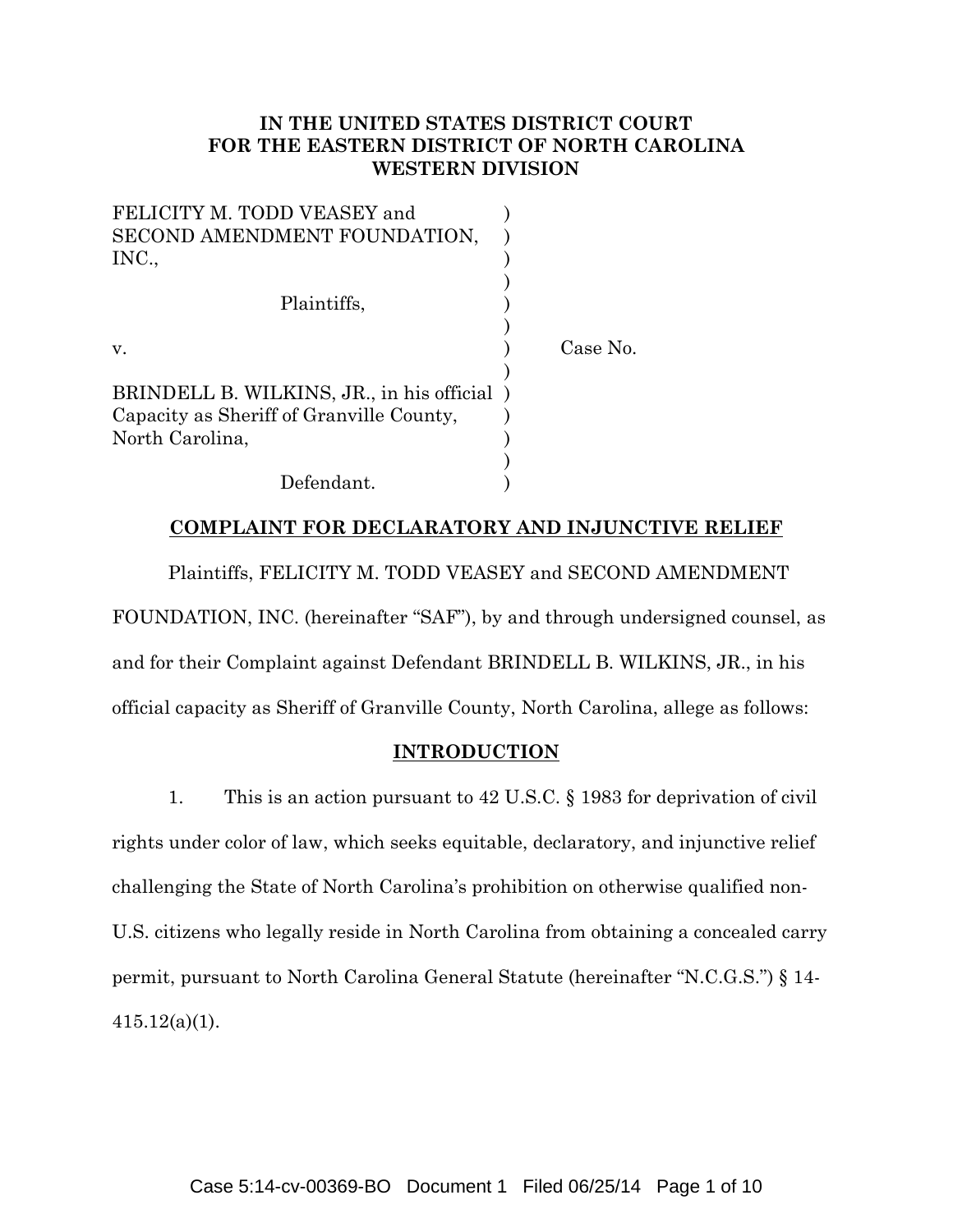2. The Second Amendment "guarantee[s] the individual right to possess and carry weapons in case of confrontation," *District of Columbia v. Heller*, 554 U.S. 570, 128 S.Ct. 2783, 2797 (2008), and is "fully applicable against the States," *McDonald v. City of Chicago*, 561 U.S. 3025, 130 S. Ct. 3020, 3026 (2010).

3. However, the laws of North Carolina prohibit resident legal aliens from obtaining a license for the concealed carry of guns, in public, for the purpose of self-defense. In North Carolina, only citizens may have the benefit of obtaining a license for armed defense by concealed carry.

4. Plaintiffs seek to establish that the recognition and incorporation of the Second Amendment, and the Fourteenth Amendment's equal protection clause, renders the State's ban on non-citizens obtaining a concealed carry license, unconstitutional. As the Plaintiffs only seek to be treated the same as law-abiding citizens, the Second and Fourteenth Amendments render a ban such as that challenged in this action, impermissible.

## **JURISDICTION AND VENUE**

5. This Court has subject matter jurisdiction pursuant to 28 U.S.C. §§ 1331, 1343, 2201, 2202 and 42 U.S.C. § 1983, in that this action seeks to redress the deprivation, under color of the laws, statute, ordinances, regulations, customs, and usages of the Defendant as he executes, administers and enforces the complained-of laws, of the rights, privileges or immunities secured by the United States Constitution and by Acts of Congress.

6. This Court has personal jurisdiction over the Defendant because, *inter alia*, he acted under the color of laws, policies, customs, and/or practices of the State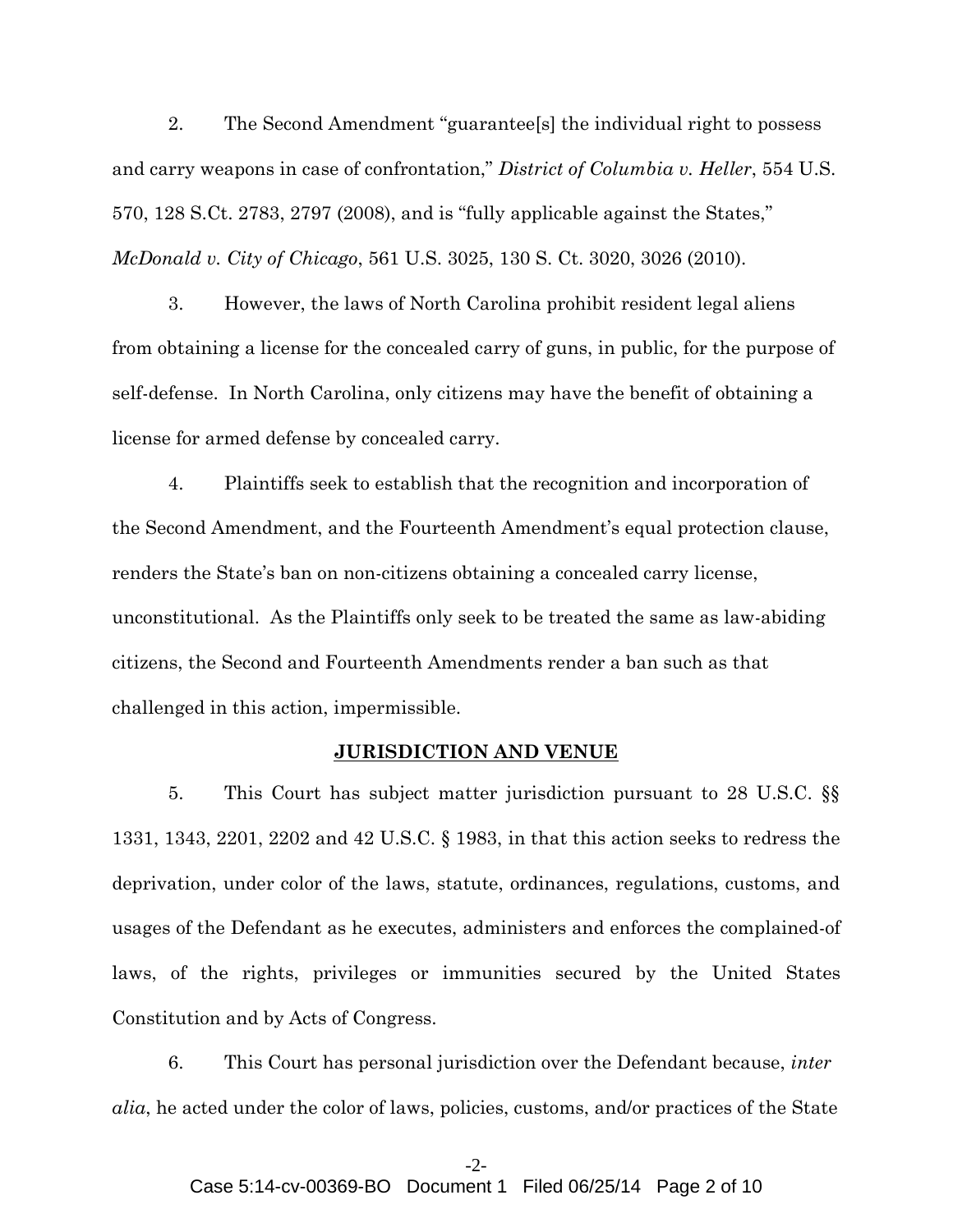of North Carolina and/or within the geographic confines of the State of North Carolina.

7. Venue is proper pursuant to 28 U.S.C. § 1391 because the Defendants execute, administer, and enforce the complained-of laws against Plaintiffs in this District, and because the events and omissions giving rise to this action are harming Plaintiffs in this District, and the State laws were enacted in the State capital in this District.

### **PLAINTIFFS**

8. Plaintiff Felicity M. Todd Veasey is 38 years old, and a citizen of Australia residing with her family in Butner, North Carolina, and who has done so since 2004*.* She also lived in neighboring Durham County, North Carolina from 2001-2004.Felicity received her permanent resident visa (a/k/a "green card") in 2001. Prior to that Felicity was on a work visa, which she had while she worked at the Australian Embassy in Washington, D.C. Prior to that, she briefly was in the United States on a tourist visa. Felicity has been employed in IT and telecommunications for the same company in North Carolina since 2001.In sum, she has many solid connections to the State of North Carolina and the Butner area, including her husband and stepson who reside with her in the area.

9. Felicity is allowed to possess a concealed firearm in North Carolina only on her own premises, and is prohibited by N.C.G.S.  $\S$  14-415.12(a)(1) from obtaining a concealed carry permit, and thus carrying a handgun in a concealed manner for self-defense.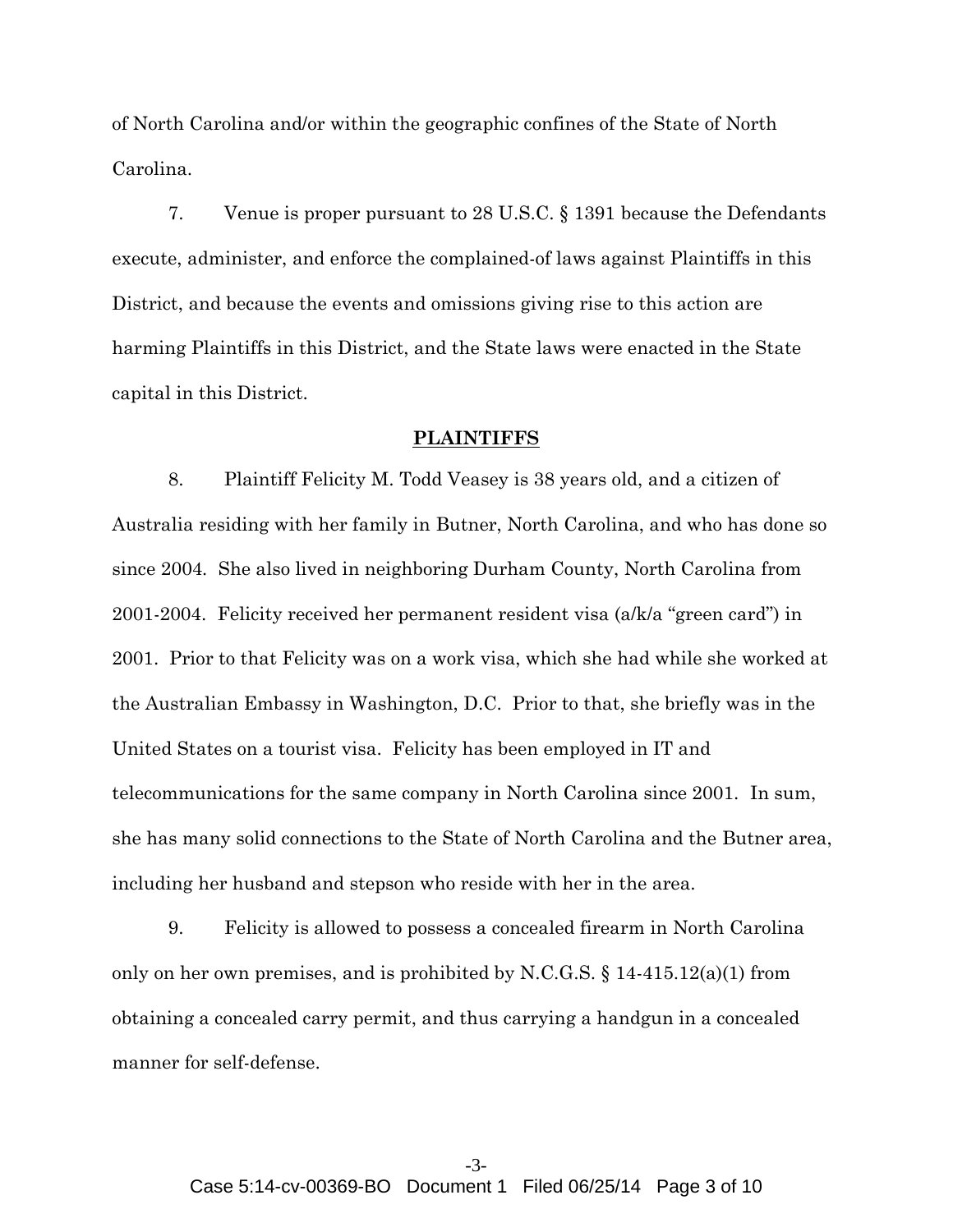10. Felicity would carry a loaded and functional concealed handgun in public in a concealed manner for self-defense, but refrains from doing so because she fears arrest, prosecution, fine, and imprisonment as she understands it is unlawful for a non-citizen to carry a concealed handgun in North Carolina.

11. Though there are certain circumstances where Felicity is allowed to openly carry a firearm in public for self-defense purposes, there are many locations and circumstances where doing so are illegal, and other circumstances were doing so is neither feasible nor preferred.

12. In October, 2012, Felicity was notified by the Granville County Sheriff's Office that she was ineligible for a concealed carry permit because she is not a citizen. She was told not to bother applying because her application would be denied on the basis of citizenship and the money for the application fee would be wasted. Therefore, Felicity's attempt to apply for a concealed carry permit was denied.

13. SAF is a non-profit membership organization incorporated under the laws of Washington with its principal place of business in Bellevue, Washington. SAF's membership includes lawfully admitted aliens residing in North Carolina. SAF has over 650,000 members and supporters nationwide. The purposes of SAF include education, research, publishing and legal action focusing on the Constitutional right privately to own and possess firearms. SAF brings this action on behalf of itself and its members.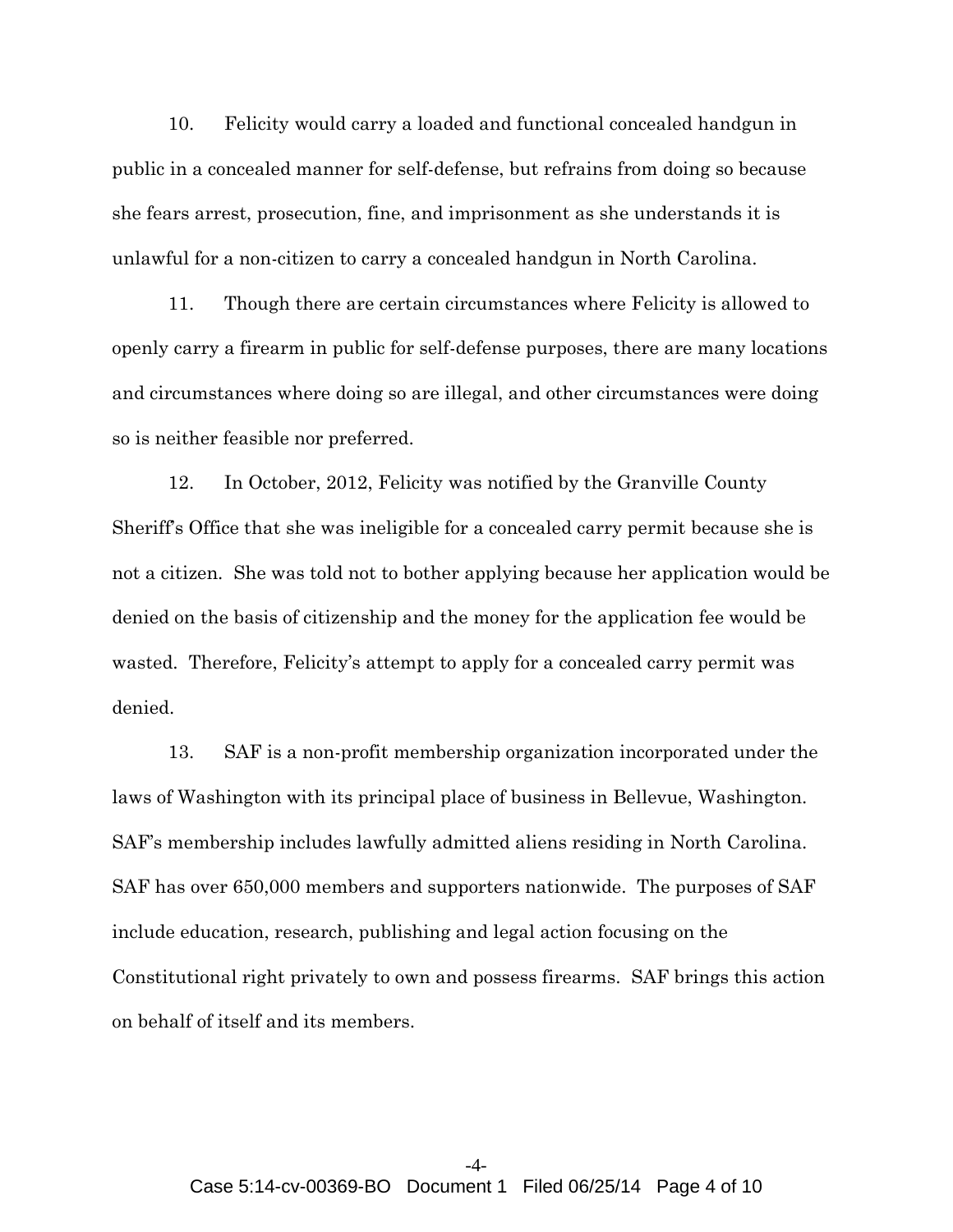14. Members of SAF who are legal residents yet non-citizens would carry loaded and functional concealed handguns in public for self-defense, but refrain from doing so because they understand it is impossible for a non-citizen to obtain a concealed carry permit, and thus it is unlawful for a non-citizen to carry a concealed handgun in North Carolina and fear arrest, prosecution, fine, and imprisonment.

15. Felicity is a member of SAF.

### **DEFENDANT**

16. Defendant Wilkins is the Sheriff of Granville County, North Carolina. In Wilkins's official capacity, he is responsible for enforcing certain of North Carolina's laws, customs, practices, and policies, specifically including N.C.G.S. § 14-415.12(a)(1). In that capacity, Wilkins is presently enforcing the laws, customs, practices and policies complained of in this action. Specifically, Wilkins is the authority charged with processing and issuing concealed carry permit applications in Granville County, North Carolina, where Felicity resides. He is sued in his official capacity.

#### **CONSTITUTIONAL PROVISIONS**

17. The Second Amendment provides:

A well regulated Militia, being necessary to the security of a free State, the right of the people to keep and bear Arms, shall not be infringed.

U.S. Const. amend. II.

18. The Second Amendment "is fully applicable against the States." *McDonald v. City of Chicago*, 561 U.S. 3025, 130 S. Ct. 3020, 3026 (2010).

19. Section 1 of the Fourteenth Amendment provides, in relevant part:

## -5-

Case 5:14-cv-00369-BO Document 1 Filed 06/25/14 Page 5 of 10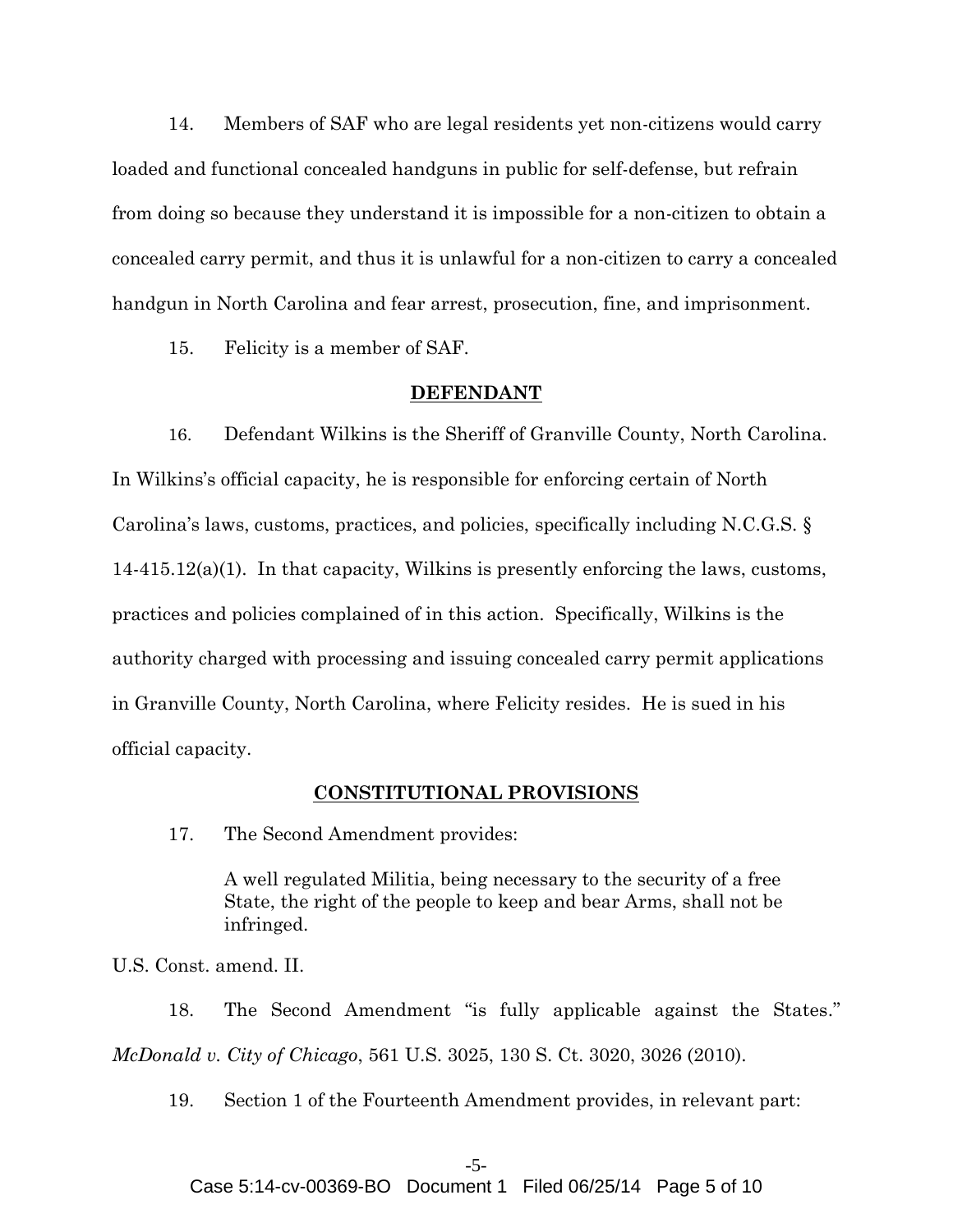**No state shall** make or enforce any law which shall abridge the privileges or immunities of citizens of the United States; nor shall any state deprive any person of life, liberty, or property, without due process of law; nor **deny to any person within its jurisdiction the equal protection of the laws**.

U.S. Const. amend. XIV (emphasis added).

#### **STATE LAW**

20. N.C.G.S. § 14-415.12 provides in pertinent part:

- (a) The sheriff shall issue a permit to an applicant if the applicant qualifies under the following criteria:
- (1) **The applicant is a citizen of the United States** and has been a resident of the State 30 days or longer immediately preceding the filing of the application. (Emphasis added.)

N.C.G.S. § 14-415.12(a)(1).

21. N.C.G.S. § 14-269(a1), in relevant part, prohibits one from willfully and intentionally carrying concealed about his/her person a concealed pistol or gun unless the person is on his/her own premises, the person is carrying a concealed handgun while possessing a concealed handgun permit and carrying said handgun within the scope of the permit.

22. N.C.G.S. § 14-269(c) states, in relevant part, "[a]ny person violating the provisions of subsection (a1) of this section shall be guilty of a Class 2 misdemeanor for the first offense. A second or subsequent offense is punishable as a Class I felony."

23. N.C.G.S. § 15A-1340.23(c) provides that a Class 2 misdemeanor with no prior convictions may receive a sentence of 1-30 days, with a community punishment authorized and a maximum \$1000.00 fine.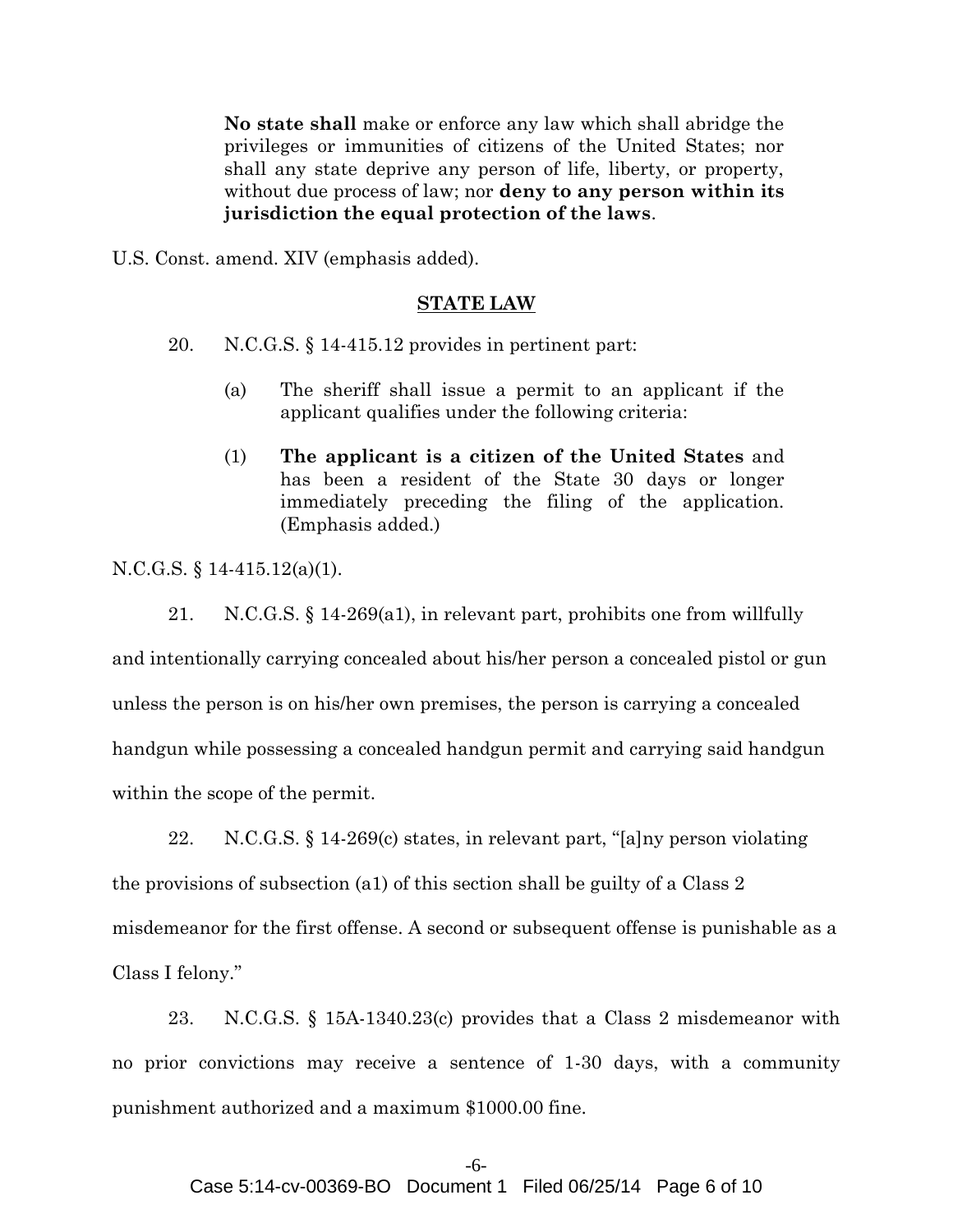24. N.C.G.S. § 15A-1340.17(c) and (d) provides that a Class I felony with one Class A1 misdemeanor conviction (*See* N.C.G.S. § 15A-1340.14(b)(5)) may receive a presumptive sentence of 4-17 months, with a community punishment authorized and a fine subject to the court's discretion.

## **COUNT I – VIOLATION OF EQUAL PROTECTION (U.S. CONST. AMEND. XIV; 42 U.S.C. §§ 1981(a), 1983)**

25. Paragraphs 1 through 24 are realleged and incorporated herein by reference.

26. The citizenship requirement contained in N.C.G.S.  $\S$  14-415.12(a)(1), and all other North Carolina statutory language, which restrict lawfully admitted aliens the rights and privileges of carrying concealed firearms based on citizenship, on their face and as applied, are unconstitutional denials of equal protection of the laws and are in violation of the Equal Protection Clause of the Fourteenth Amendment to the United States Constitution.

# **COUNT II – VIOLATION OF RIGHT TO KEEP AND BEAR FIREARMS (U.S. CONST. AMENDS. II AND XIV; 42 U.S.C. § 1983)**

27. Paragraphs 1 through 26 are realleged and incorporated herein by reference.

28. The citizenship requirement contained in N.C.G.S.  $\S 14-415.12(a)(1)$ , and all other North Carolina statutory language, which restrict lawfully admitted aliens the rights and privileges of carrying concealed firearms based on citizenship, on their face and as applied, violate the Plaintiffs' individual right to possess and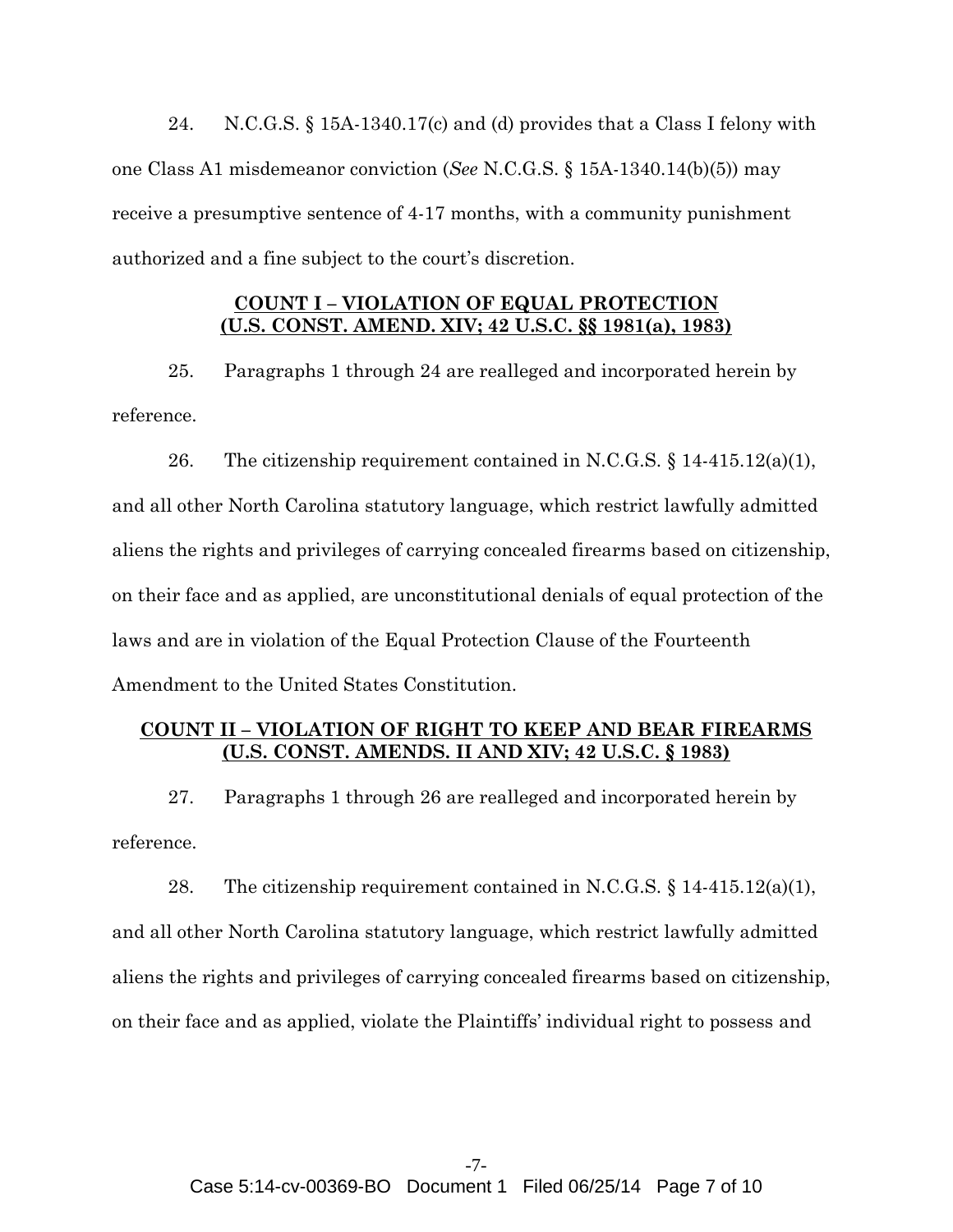carry a handgun for self-defense as secured by the Second Amendment to the United States Constitution.

## **FOR ALL COUNTS**

29. Paragraphs 1 through 28 are realleged and incorporated herein by reference.

30. A controversy exists as to whether the citizenship requirement contained in N.C.G.S.  $\S$  14-415.12(a)(1) is unconstitutional.

31. A declaration from this Court would settle this issue.

32. A declaration would also serve a useful purpose in clarifying the legal issues in dispute.

33. The Plaintiffs seek a declaration that the citizenship requirement contained in N.C.G.S.  $\S$  14-415.12(a)(1) is unconstitutional.

34. In the absence of an injunction, the citizenship requirements of N.C.G.S. § 14-415.12(a)(1) would continue to be enforced and would prevent Felicity and SAF's lawfully admitted alien members residing in North Carolina, from (1) successfully obtaining a concealed carry permit and/or (2) legally carrying a handgun in a concealed manner that any otherwise-qualified citizens may possess and carry concealed in public.

35. The Plaintiffs would continue to suffer irreparable injury if the Court does not issue an injunction.

36. There is no adequate remedy at law because only a declaration and injunction, as opposed to monetary damages, would allow Felicity's, and SAF's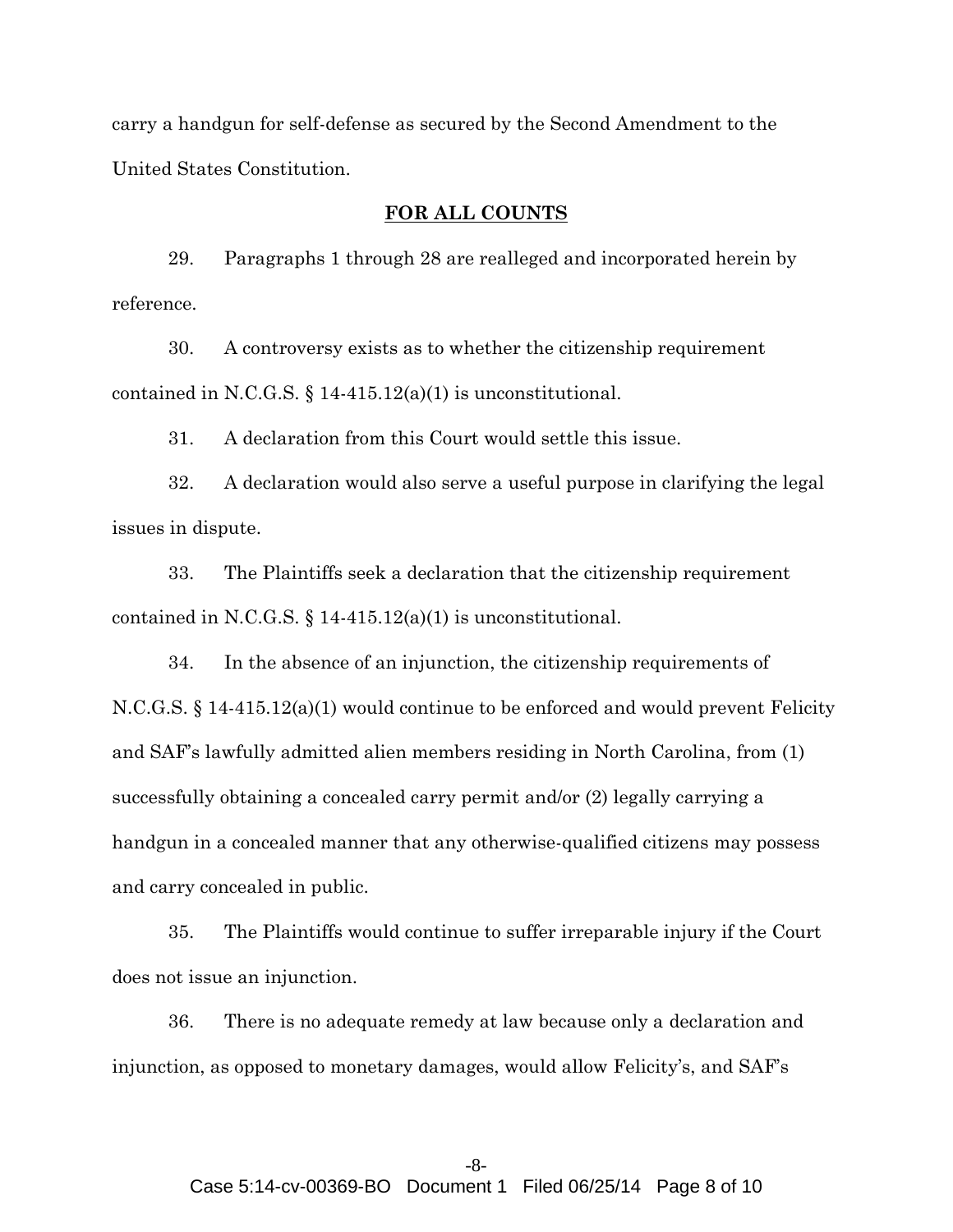lawfully admitted alien members the opportunity to obtain a permit to carry a handgun in a concealed manner for self-defense.

WHEREFORE, Plaintiffs pray that this Honorable Court:

1. Issue preliminary and permanent injunctions (a) enjoining Defendant BRINDELL B. WILKINS, JR., as Sheriff of Granville County, North Carolina from enforcing the United States citizenship requirement of N.C.G.S. § 14-415.12(a)(1) against the Plaintiffs and/or their members; and

2. Enter the following:

(a) A declaratory judgment that N.C.G.S.  $\S$  14-415.12(a)(1), and all other North Carolina statutory language which restricts lawfully admitted aliens firearms rights and privileges based on citizenship, are null and void because they (1) violate the equal protection of the laws guaranteed by the Fourteenth Amendment to the United State Constitution; and (ii) infringe on the right of the people to keep and bear arms in violation of the Second and Fourteenth Amendments to the United States Constitution; and

(b) Issue preliminary and permanent injunctions against the Defendant and his political subdivisions, including officers, agents, and employees thereof, from enforcement of N.C.G.S. § 14-415.12(a)(1) and all other North Carolina statutory language, which restrict lawfully admitted aliens firearms rights and privileges based on citizenship.